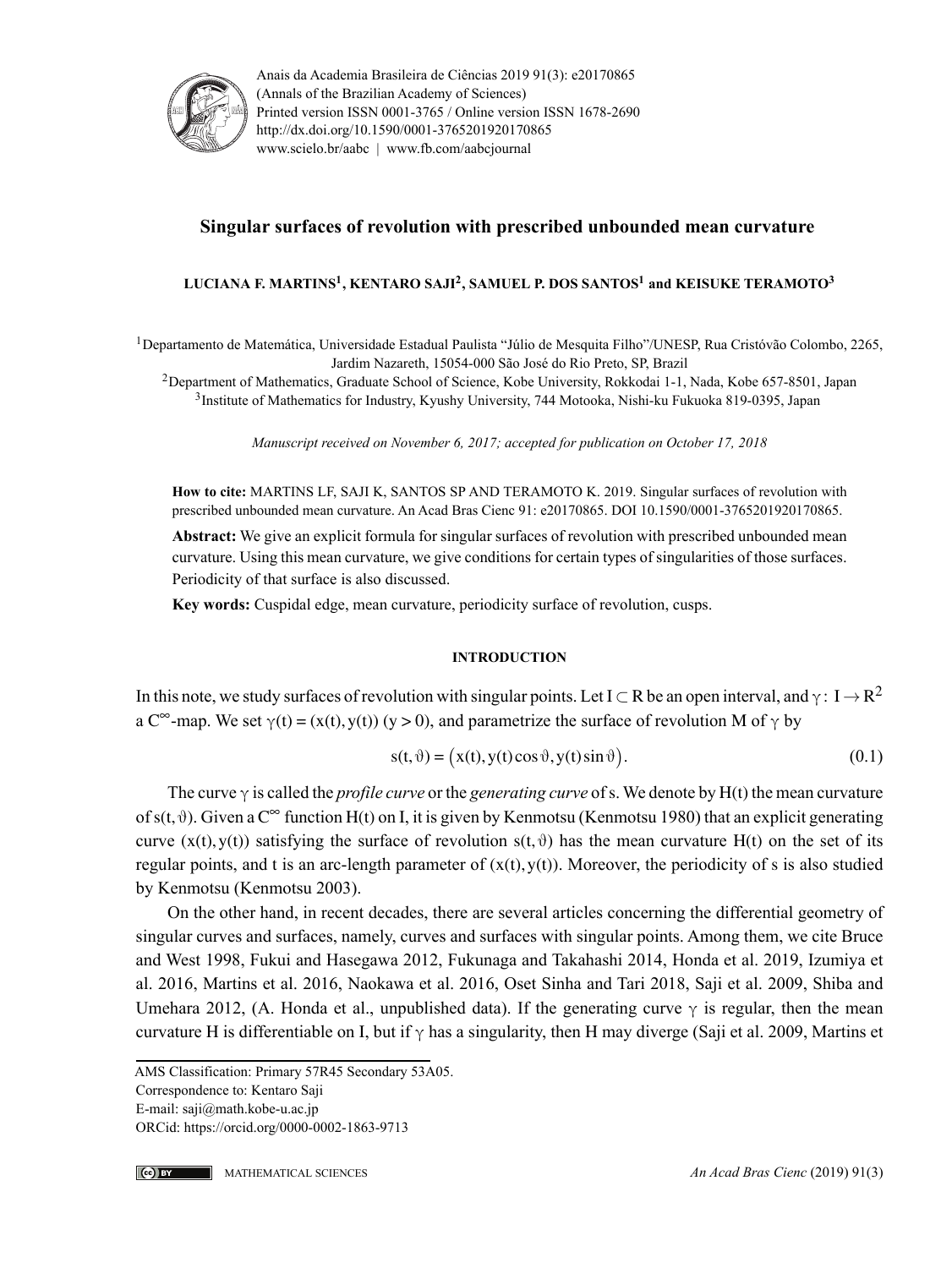al. 2016). Given a  $C^{\infty}$  function H defined on I\P, where P is a discrete set, we give an explicit generating curve  $\gamma = (x, y)$  such that the mean curvature of the surface of revolution of  $\gamma$  coincides with the function H on the set of regular points. We also give conditions for the generic singularities of  $\gamma$  and discuss the periodicity of the surface.

### **1 - CONSTRUCTION OF SINGULAR SURFACES OF REVOLUTION**

Let I  $\subset$  R be an open interval, and let  $\gamma: I \to R^2$  be a  $C^{\infty}$  map. We set  $\gamma(t) = (x(t), y(t))$ , and assume  $y(t) > 0$ for any  $t \in I$ . We assume that there exists a  $C^{\infty}$  map  $\varphi: I \to R$  such that  $\gamma'(t)$  and  $(\cos \varphi(t), \sin \varphi(t))$  are linearly dependent for all  $t \in I$ . Then we have a function  $l: I \rightarrow R$  such that

$$
\gamma'(t) = l(t)e(t), \quad e(t) = (\cos \varphi(t), \sin \varphi(t)).
$$

This condition is equivalent to  $\gamma$  being a frontal (see Section 2 for detail). We choose the following unit normal vector of the surface of revolution M of γ

$$
\mathbf{v}(t,\vartheta) = (\sin \varphi(t), -\cos \varphi(t)\cos\vartheta, -\cos \varphi(t)\sin\vartheta). \tag{1.1}
$$

One can compute the mean curvature H on M\{s(t,  $\theta$ ) |  $l(t) = 0$ }, namely the set of regular points of M, using  $\nu$  in (1.1). We find that:

$$
H(t) = \frac{1}{2} \left( \frac{\cos \varphi(t)}{y(t)} - \frac{\varphi'(t)}{l(t)} \right),
$$

where  $d = d/dt$ .

**Lemma 1.1.** *The function* H*l can be extended to a* C ∞ *function on* I*.*

*Proof.* It follows from the above expression of H and the assumption  $y > 0$ .

By the above expression,  $\varphi'$  relates the boundedness of the mean curvature. See Martins et al. 2016, Proposition 3.8 for detailed boundedness of the mean curvature for the case of cuspidal edges. Since  $|\gamma'| = |l|$ , the function  $l$  is the same as the half-arclength parameter (Shiba and Umehara 2012) near a point  $t_0$  satisfying  $\gamma'(t_0) = 0$ ,  $\gamma''(t_0) \neq 0$  up to a constant. We remark that the case y = 0 is already considered in Kenmotsu 1980.

Conversely, suppose given a  $C^{\infty}$  function H: I\P  $\rightarrow$  R, where P is a discrete set, and a function *l*: I  $\rightarrow$  R such that H*l* is a C<sup> $\infty$ </sup> function on I and  $l^{-1}(0) = P$ . We ask if there is a surface of revolution M with a generating curve  $\gamma(t) = (x(t), y(t))$  such that

$$
(\mathbf{x}'(t), \mathbf{y}'(t)) = l(t)(\cos \varphi(t), \sin \varphi(t))
$$
\n(1.2)

and mean curvature H with respect to  $(1.1)$ . By Lemma 1.1, x, y satisfy the differential equation

$$
2H(t)l(t)y(t) - l(t)\cos\varphi(t) + y(t)\varphi'(t) = 0.
$$
\n(1.3)

Following Kenmotsu 1980, we have the following theorem.

**Theorem 1.2.** *A general solution of the differential equation* (1.3) *with the condition* (1.2) *is*

$$
y(t) = ((F(t) - c_1)^2 + (G(t) - c_2)^2)^{1/2},
$$
  
\n
$$
x'(t) = \frac{F'(t)(G(t) - c_2) - G'(t)(F(t) - c_1)}{(G(t) - c_2)^2 + (G(t) - c_1)^2}
$$
\n(1.4)

$$
f(t) = \frac{((F(t) - c_1)^2 + (G(t) - c_2)^2)^{1/2}}{((F(t) - c_2) - G'(t)(F(t) - c_1))}
$$
  
= 
$$
\frac{F'(t)(G(t) - c_2) - G'(t)(F(t) - c_1)}{y(t)},
$$
 (1.5)

*An Acad Bras Cienc* (2019) 91(3) e20170865 2 | 10

 $\Box$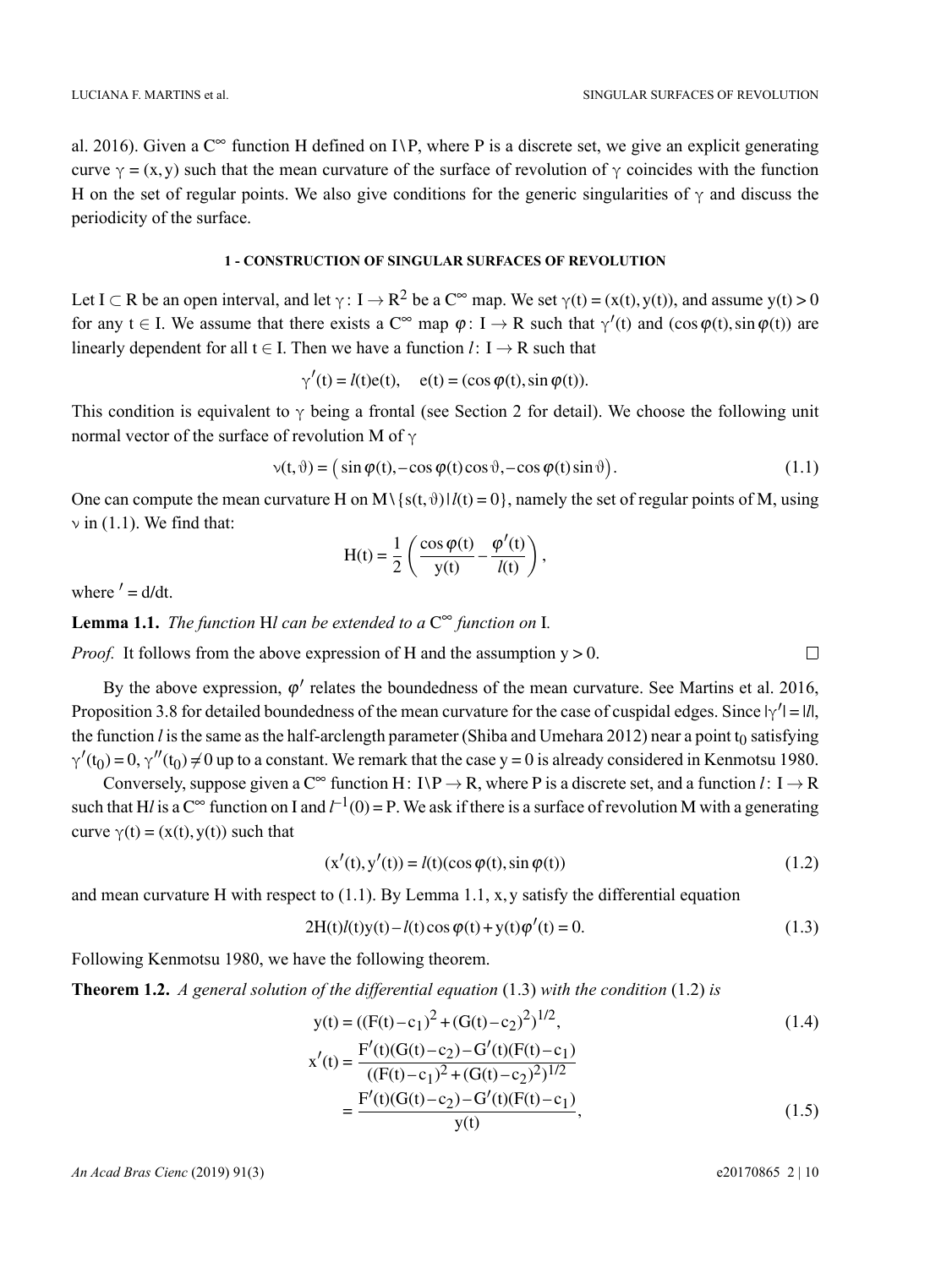,

*where*

$$
F(t) = \int_0^t l(u) \sin \eta(u) du, \ G(t) = \int_0^t l(u) \cos \eta(u) du, \ \eta(u) = \int_0^u 2H(v)l(v) dv.
$$
 (1.6)

We take the initial values  $c_1$ ,  $c_2$  satisfying that  $(F(t)-c_1)^2 + (G(t)-c_2)^2 > 0$  on  $t \in I$ .

*Proof.* We set  $z(t) = y(t) \sin \varphi(t) + iy(t) \cos \varphi(t)$ , with  $i^2 = -1$  (cf. Kenmotsu 1980, p. 148). Then by (1.2),

$$
z' = y' \sin \varphi + y \varphi' \cos \varphi + i(y' \cos \varphi - y \varphi' \sin \varphi)
$$
  
=  $l \sin^2 \varphi + y \varphi' \cos \varphi + i(l \sin \varphi \cos \varphi - y \varphi' \sin \varphi).$ 

On the other hand, by (1.3),

$$
2iH/z = -(l\cos\varphi - y\varphi')\cos\varphi + i(l\cos\varphi - y\varphi')\sin\varphi.
$$

Thus (1.3) can be written as

$$
z'(t) - 2iH(t)l(t)z(t) - l(t) = 0,
$$

and a general solution of this equation is

$$
z(t) = (F(t) - c_1) \sin \eta(t) + (G(t) - c_2) \cos \eta(t)
$$
  
+ i ((G(t) - c\_2) \sin \eta(t) - (F(t) - c\_1) \cos \eta(t))

where  $c_1, c_2 \in R$ , and F, G,  $\eta$  are the functions as in (1.6). Using the fact that  $y(t)^2 = |z(t)|^2$  and  $x'(t) =$  $l(t)\cos\varphi(t) = l(t)(z(t)-\bar{z}(t))/(2iy(t)),$  we get the assertion.  $\Box$ 

We remark that in the formula  $(1.4)$ , by

$$
y' = l\sin(\eta + \alpha)
$$
,  $\alpha = \arcsin \frac{G(t) - c_2}{\sqrt{(F(t) - c_1)^2 + (G(t) - c_2)^2}}$ ,

we see that  $\varphi = \eta + \alpha + 2\pi n$ , where n is an integer. It should be mentioned that on the set of regular points on M, there is a result of Kenmotsu 1980, (see also Kenmotsu 1979), and cusp points can be considered by taking the limits of regular parts. However, in Section 2, we exhibit a class of singularities of  $\gamma$ , which cannot be investigated by considering limits of regular points. Furthermore, the formulae (1.4), (1.5) include singular points in the interior points of the domain. Thus they can extend the treatment of singular surfaces of revolution. We remark that there is a formula which represents immersed surfaces (see Kenmotsu 1979, Theorem 4) by means of prescribed mean curvature and unit normal vector.

#### **2 - SINGULARITIES OF GENERATING CURVES**

In this section, we consider the relation between singularities of generating curves and of the surfaces of revolution. Let U be an open domain of  $\mathbb{R}^m$ , and let  $f: U \to \mathbb{R}^n$  be a  $\mathbb{C}^\infty$  map  $(m \le n)$ . A point  $p \in U$ is a *singular point* of f if rank df<sub>p</sub> < m. A singular point p of  $\gamma: I \to R^2$  is called an *ordinary cusp* or a 3/2-cusp if the map-germ  $\gamma$  at p is  $\mathscr A$ -equivalent to  $t \mapsto (t^2, t^3)$  at 0. (Two map-germs  $f_1, f_2: (R^m, 0) \to (R^n, 0)$ are  $\mathscr{A}$ -*equivalent* if there exist diffeomorphisms S:  $(R^m, 0) \to (R^m, 0)$  and T:  $(R^n, 0) \to (R^n, 0)$  such that  $f_2 \circ S = T \circ f_1$ .) Similarly, a singular point p of  $\gamma$  is called a j/i-*cusp*, (i,j) = (2,5), (3,4), (3,5), if the map-germ  $\gamma$  at p is  $\mathscr A$ -equivalent to  $t \mapsto (t^i, t^j)$  at 0. It is known that the singularities of a map-germ  $(R, 0) \to (R^2, 0)$ which are determined by their 5-jets with respect to  $\mathscr A$ -equivalence are only the above cusps. Recognition criteria for these singularities are known, see for example Bruce and Gaffney (1982).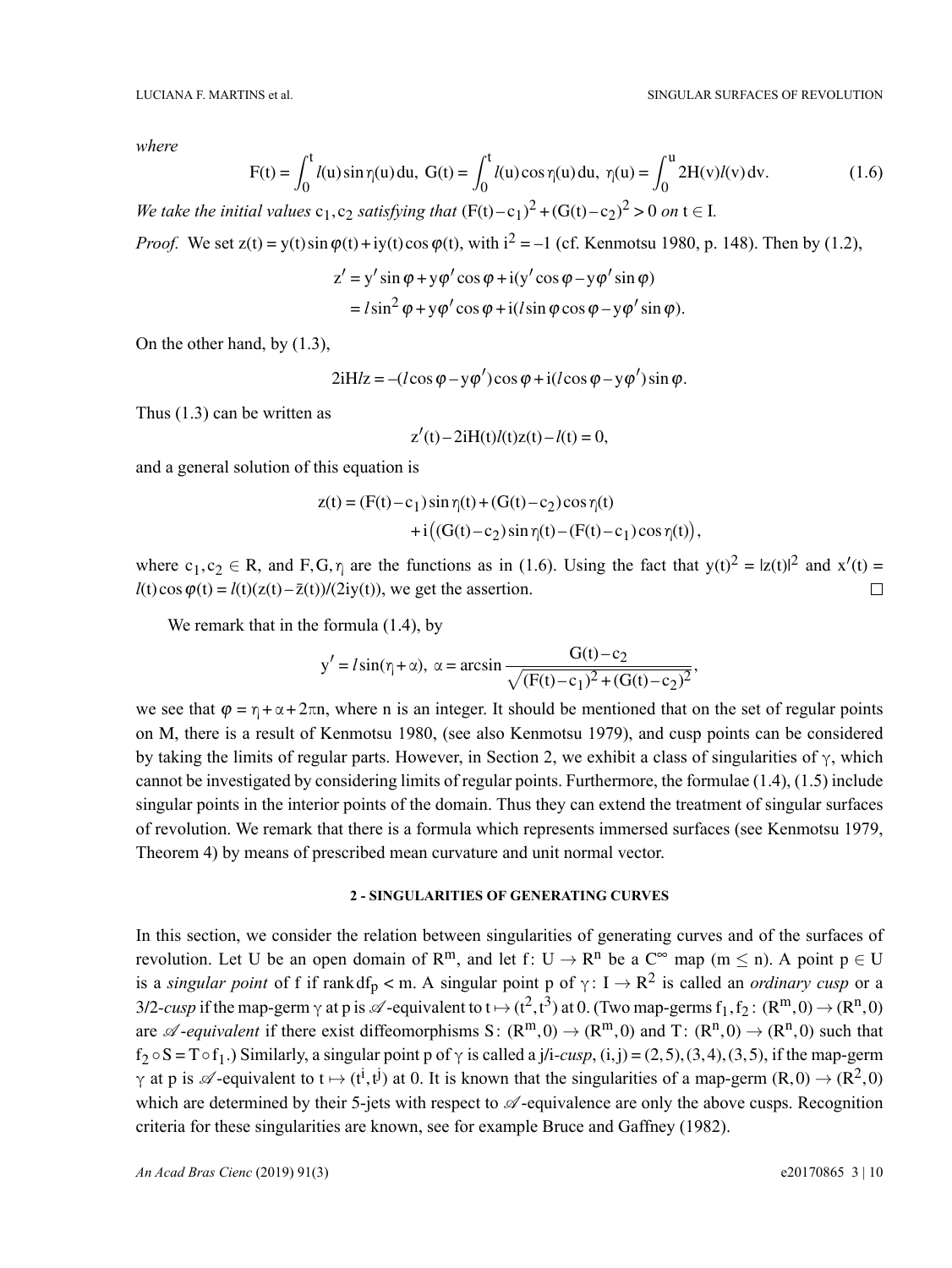**Fact 2.1.** (*Recognition criteria*) *A singularity of*  $\gamma$ : (R, p)  $\rightarrow$  (R<sup>2</sup>, 0) *is* 

- *a* 3/2-*cusp if and only if*  $\det(\gamma'', \gamma''') \neq 0$  *at* p.
- *a* 5/2-cusp if and only if  $\gamma'' \neq 0$ ,  $\gamma''' = k\gamma''$ , (namely, det( $\gamma''$ ,  $\gamma'''$ ) = 0) and det( $\gamma''$ ,  $3\gamma^{(5)} 10k\gamma^{(4)}$ )  $\neq 0$ *at* p*.*
- *a* 4/3-*cusp if and only if*  $\gamma'' = 0$  *and*  $\det(\gamma'''', \gamma^{(4)}) \neq 0$  *at* p.
- *a* 5/3-cusp if and only if  $\gamma'' = 0$ , det( $\gamma'''$ ,  $\gamma^{(4)}$ ) = 0 *and* det( $\gamma'''$ ,  $\gamma^{(5)}$ )  $\neq 0$  *at* p.

A map-germ  $\gamma$  at p is called *frontal* if there exists a map n:  $(R, p) \to (R^2, 0)$  satisfying  $ln = 1$  and  $\gamma' \cdot n = 0$ for all t near p. A frontal is a *front* at p if the pair  $(\gamma, n)$  is an immersion into  $R^2 \times S^1$  at p, where  $S^1$  is the unit circle in R<sup>2</sup>. If  $\gamma$  at p is a 3/2-cusp or a 4/3-cusp then it is a front, and if  $\gamma$  at p is a 5/2-cusp or a 5/3-cusp then it is a frontal but not a front. By definition,  $\gamma'(p) = 0$  if and only if  $l(p) = 0$ . We have the following:

**Proposition 2.2.** *The curve*  $\gamma = (x, y)$  *given by* (1.4)*,* (1.5) *is a frontal at any point*  $t \in I$ *. Moreover, if*  $l(p) = 0$ *, then*  $\gamma$  *at* **p** *is a front if and only if*  $\eta'(\text{p}) \neq 0$ *.* 

*Proof.* Since  $y' = (F'(F - c_1) + G'(G - c_2))y^{-1}$ , we have

$$
\gamma' = \frac{F'}{y} \left( \frac{G - c_2}{F - c_1} \right) + \frac{G'}{y} \left( \frac{-(F - c_1)}{G - c_2} \right) = \frac{l \cos \eta}{y} U + \frac{l \sin \eta}{y} \left( \begin{array}{cc} 0 & 1 \\ -1 & 0 \end{array} \right) U = \frac{l}{y} R_{-\eta} U,
$$
(2.1)

where

$$
\gamma' = \begin{pmatrix} x' \\ y' \end{pmatrix}, \quad U = \begin{pmatrix} -(F - c_1) \\ G - c_2 \end{pmatrix} \quad \text{and} \quad R_{-\eta} = \begin{pmatrix} \cos(-\eta) & -\sin(-\eta) \\ \sin(-\eta) & \cos(-\eta) \end{pmatrix}.
$$

We set  $n = R_{-\eta + \pi/2}U/|U|$ . Then  $|n| = 1$  and n is perpendicular to  $\gamma'$ . Thus  $\gamma$  is a frontal. Let us assume  $l(p) = 0$ . Then  $\gamma$  at p is a front if and only if  $n'(p) \neq 0$ . This is equivalent to saying that  $R_{-\eta+\pi/2}U$  and  $(R_{-\eta+\pi/2}U)'$ are linearly independent. Since  $l(p) = 0$ , it holds that  $(R_{-\eta+\pi/2}U)'(p) = (R_{-\eta+\pi/2})'(p)U(p)$ , and  $(R_{-\eta+\pi/2})' =$  $-\eta' R_{-\eta+\pi}$ , we see that  $n'(p) \neq 0$  is equivalent to  $\eta'(p) \neq 0$ . This proves the assertion.  $\Box$ 

Moreover, we have the following:

**Proposition 2.3.** *Let*  $\gamma = (x, y)$  *be given by* (1.4) *and* (1.5)*, and suppose*  $l(p) = 0$ *. Then*  $\gamma$  *at* p *is* 

- (1) *a* 3/2-*cusp if and only if*  $l'\eta' \neq 0$  *holds at* p,
- (2) *a* 5/2-cusp if and only if  $l' \neq 0$ ,  $\eta' = 0$  and  $l''\eta'' l'\eta''' \neq 0$  hold at p,
- (3) *a* 4/3-*cusp if and only if*  $l' = 0$  *and*  $\eta' l'' \neq 0$  *hold at* p,
- (4) *a* 5/3-cusp if and only if  $l' = \eta' = 0$  and  $\eta'' l'' \neq 0$  hold at p.

*Proof.* By (2.1), we have

$$
\gamma'' = l' \left( y^{-1} \right) R_{-\eta} U + l \left( y^{-1} \right)' R_{-\eta} U + l \left( y^{-1} \right) (R_{-\eta})' U + l \left( y^{-1} \right) R_{-\eta} U'
$$
 (2.2)

*An Acad Bras Cienc* (2019) 91(3) e20170865 4 | 10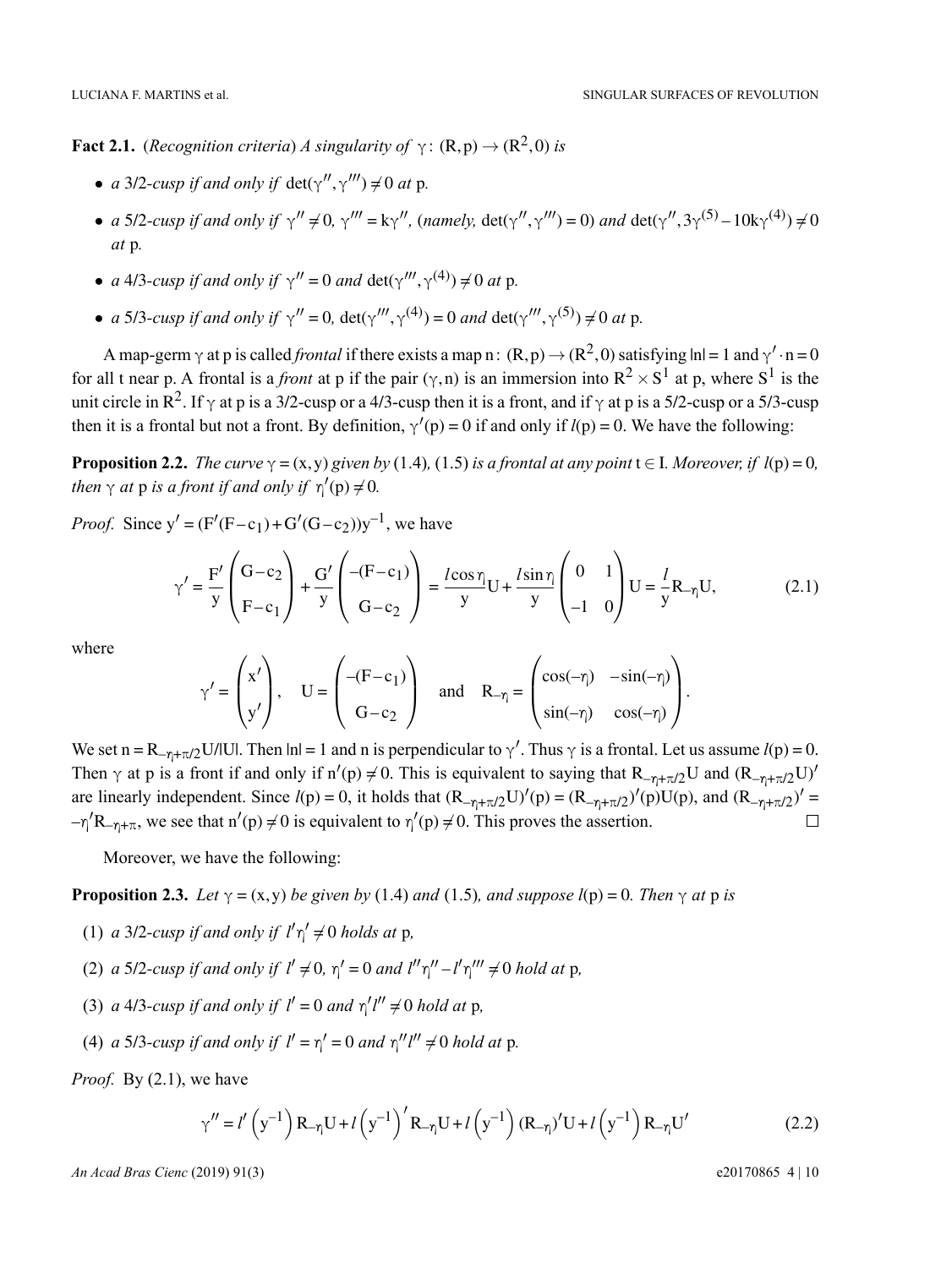and since  $l(p) = 0$ , so  $y'(p) = 0$  and  $U'(p) = 0$  hold. Then we have  $\gamma''(p) = l'(p)y(p)^{-1}R_{-\gamma}(p)U(p)$ . Thus  $\gamma''(p) \neq 0$  if and only if  $l'(p) \neq 0$ . We assume that  $l'(p) \neq 0$ . Then by (2.2),

$$
\gamma''' = l'' \left( y^{-1} \right) R_{-\eta} U + l \left( y^{-1} \right)'' R_{-\eta} U + l \left( y^{-1} \right) (R_{-\eta})'' U + l \left( y^{-1} \right) R_{-\eta} U''
$$
\n
$$
+ 2l' \left( y^{-1} \right)' R_{-\eta} U + 2l' \left( y^{-1} \right) (R_{-\eta})' U + 2l' \left( y^{-1} \right) R_{-\eta} U'
$$
\n
$$
+ 2l \left( y^{-1} \right)' (R_{-\eta})' U + 2l \left( y^{-1} \right)' R_{-\eta} U' + 2l \left( y^{-1} \right) (R_{-\eta})' U',
$$
\n(2.3)

and since  $l(p) = y'(p) = 0$ ,  $U'(p) = 0$ , and  $(R_{-\eta})' = -\eta' R_{-\eta + \pi/2}$ ,

$$
\gamma''' = \left(l''\mathrm{R}_{-\eta}\mathrm{U} + 2l'(\mathrm{R}_{-\eta})'\mathrm{U}\right)\mathrm{y}^{-1} = \left(l''\mathrm{R}_{-\eta}\mathrm{U} + 2l'(-\eta')\mathrm{R}_{-\eta+\pi/2}\mathrm{U}\right)\mathrm{y}^{-1}
$$

holds at p. Hence  $det(\gamma'', \gamma''') (p) \neq 0$  if and only if  $\eta'(p) \neq 0$ , and this proves (1). We assume  $\eta'(p) = 0$ . Then we see k in Fact 2.1, (2) (namely,  $\gamma'''(p) = k\gamma''(p)$ ) is  $k = l''(p)l''(p)$ .

Now we calculate  $det(\gamma'', 3\gamma^{(5)} - 10k\gamma^{(4)})(p)$ . Differentiating (2.2), with  $l(p) = y'(p) = \eta'(p) = 0$  and  $U'(p) = 0$ , we get

$$
\gamma^{(4)} = 3l' \left( y^{-1} R_{-\eta} U'' + y^{-1} (R_{-\eta})'' U + (y^{-1})'' R_{-\eta} U \right) + y^{-1} l''' R_{-\eta} U,
$$
  
\n
$$
k \gamma^{(4)} = 3l'' \left( y^{-1} R_{-\eta} U'' + y^{-1} (R_{-\eta})'' U + (y^{-1})'' R_{-\eta} U \right) + y^{-1} l''' l'' R_{-\eta} U l l',
$$
  
\n
$$
\gamma^{(5)} = 4l' \left( y^{-1} R_{-\eta} U''' + y^{-1} (R_{-\eta})''' U + (y^{-1})''' R_{-\eta} U \right)
$$
  
\n
$$
+ 6l'' \left( y^{-1} R_{-\eta} U'' + y^{-1} (R_{-\eta})'' U + (y^{-1})'' R_{-\eta} U \right) + y^{-1} l^{(4)} R_{-\eta} U
$$

at p. Thus

$$
3\gamma^{(5)}-10k\gamma^{(4)}=12\Big(l'\big((R_{-\eta})'''U+R_{-\eta}U'''\big)-l''\big((R_{-\eta})''U+R_{-\eta}U''\big)\Big)y^{-1}+\beta R_{-\eta}U
$$

holds at p, where  $\beta$  is a real number. It follows that  $det(\gamma'', 3\gamma^{(5)} - 10k\gamma^{(4)})(p) = 12l'(p)(l''(p)\gamma''(p)$  $l'(p)\eta'''(p)$ . This proves the assertion (2).

Next we assume  $\gamma''(p) = 0$ , namely,  $l'(p) = 0$ . Then by (2.3),

$$
\gamma''' = l''(y^{-1})R_{-\eta}U
$$
,  $\gamma^{(4)} = 3l''(y^{-1})(R_{-\eta})'U + \mu R_{-\eta}U$ 

for some scalar  $\mu$ . Since  $(R_{-\eta})' = -\eta' R_{-\eta + \pi/2}$ , this proves (3).

We assume that  $\eta'(p) = 0$ . Differentiating (2.3),

$$
\gamma^{(5)} = 6l'' \left( \left( R_{-\eta} \right)^{\prime \prime} U + R_{-\eta} U^{\prime \prime} \right) y^{-1} + \tau R_{-\eta} U
$$

at p, where  $\tau$  is a real number. Since  $U'' = l'$ <sup>t</sup> $(-\sin \eta, \cos \eta) + l'(-\sin \eta, \cos \eta)' = 0$  at p, we have (4), where <sup>t</sup> stands for the transpose of the vector v.  $\Box$ 

**Example 2.4.** We set H = 1/t and  $l =$  t with c<sub>1</sub> = c<sub>2</sub> = 1/10. By Proposition 2.3,  $\gamma$  at t = 0 is a 3/2-cusp. The generating curve is as in Figure 1.

**Example 2.5.** We consider the following examples.

*An Acad Bras Cienc* (2019) 91(3) e20170865 5 | 10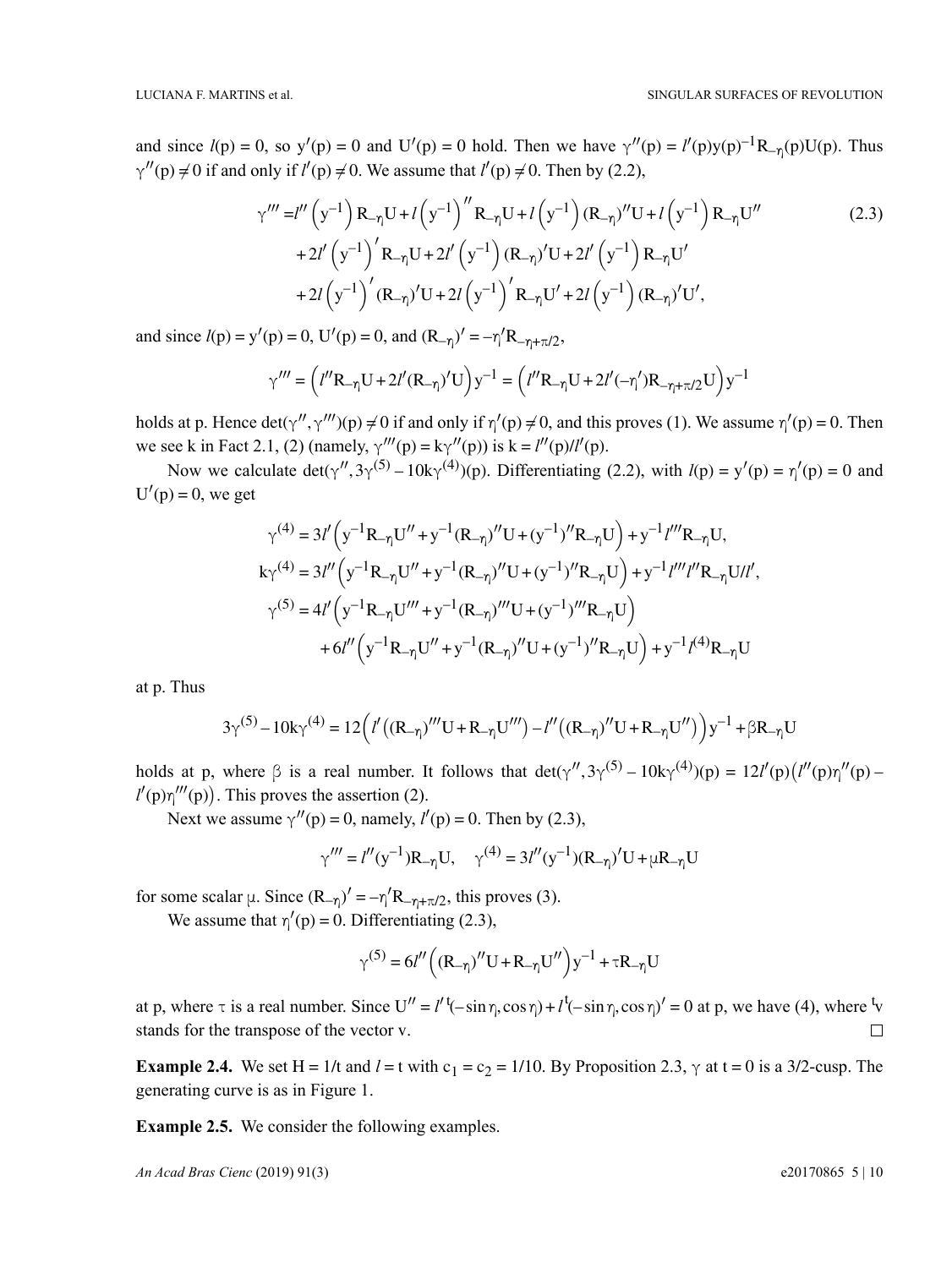LUCIANA F. MARTINS et al. SINGULAR SURFACES OF REVOLUTION



**Figure 1 -** The generating curve left and the surface of revolution of Example 2.4. The horizontal line is the axis of rotation.

- (1) H = 1 + t,  $l =$  t,  $c_1 = c_2 = 1/10$ . Then  $\gamma$  is a 5/2-cusp (Figure 2, (a1)).
- (2) H =  $1/t^2$ ,  $l = t^2$ ,  $c_1 = c_2 = 1/10$ . Then  $\gamma$  is a 4/3-cusp (Figure 2, (a2)).
- (3) H =  $1/t$ ,  $l = t^2$ ,  $c_1 = c_2 = 1/10$ . Then  $\gamma$  is a 5/3-cusp (Figure 2, (a3)).

In Figure 2, the singular points of these curves are indicated by the arrows. The surfaces of revolution of these examples are in Figure 2, botom, (b1), (b2) and (b3) respectively.



**Figure 2 -** Above: The generating curves of Example 2.5. The horizontal lines are the axes of rotation. Below: The surfaces of revolution of Example 2.5.

We consider now the singularities of the surface of revolution with  $\gamma$  as in Proposition 2.3. A singular point q of a map f:  $(\mathbb{R}^2, q) \to (\mathbb{R}^3, 0)$  is called a j/i-*cuspidal edge* if f at q is  $\mathscr{A}$ -equivalent to f<sub>ij</sub>:  $(u, v) \mapsto$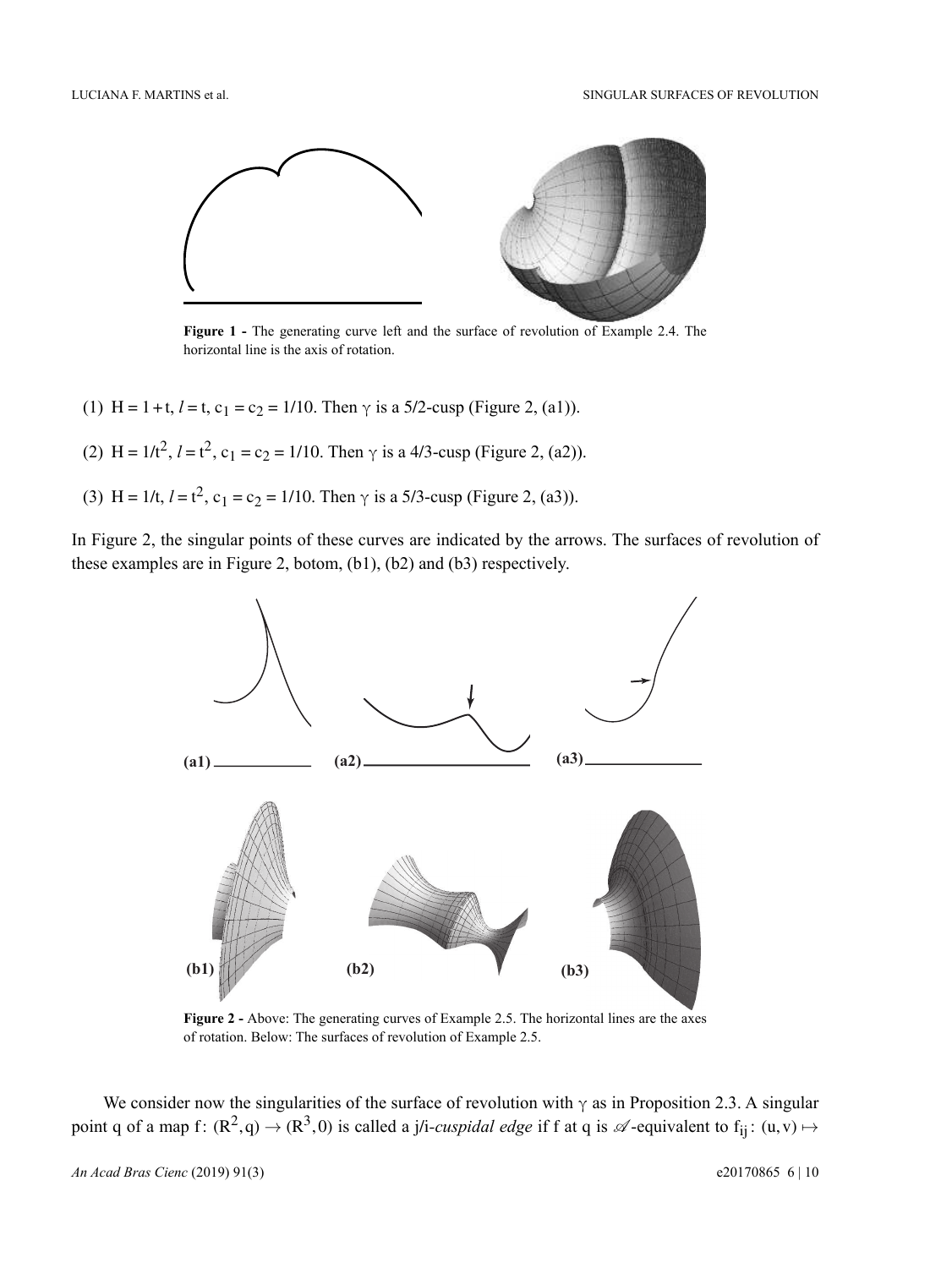$(u^i, u^j, v)$  at 0. It holds that the map-germ s in (0.1) at  $(p, \vartheta)$  is a j/i-cuspidal edge if and only if the generating curve  $\gamma = (x(u), y(u))$  at p is a j/i-cusp. We see this fact by

$$
X \circ f_{ij}(u, v) = (u^i, u^j \cos v, u^j \sin v) = s(u, v),
$$

where  $\gamma(u) = (u^i, u^j)$  and X:  $(x, y, z) \mapsto (x, y \cos z, y \sin z)$  is a diffeomorphism if  $y \neq 0$ .

#### **3 - PERIODICITY**

In this section, we study the condition for periodicity of surfaces when H and *l* are periodic. The case when M is regular is studied by Kenmotsu 2003. We say that the generating curve  $(x, y)$  of the surface of revolution given by (0.1) is *periodic* with the period L if there exists  $T > 0$  such that  $x(s+L) = x(s) + T$  and  $y(s+L) = y(s)$ .

**Theorem 3.1.** Let  $H: R \ P \to R$  and  $l: R \to R$  be periodic  $C^{\infty}$  functions with the same period L, with  $P = l^{-1}(0)$  a discrete set. Suppose that Hl can be extended to a  $C^{\infty}$  function on R. Then the solution  $(x, y)$  in (1.4)*,* (1.5) *is periodic if and only if*

$$
1 - \cos \eta(L) \neq 0 \text{ and}
$$
  
\n
$$
\cos \left(\varphi(0) + \frac{\eta(L)}{2}\right) \int_0^L l(u) \sin \eta(u) du = \sin \left(\varphi(0) + \frac{\eta(L)}{2}\right) \int_0^L l(u) \cos \eta(u) du,
$$
\n(3.1)

*or*

$$
1 - \cos \eta(L) = 0 \text{ and } \int_0^L l(u) \sin \eta(u) du = \int_0^L l(u) \cos \eta(u) du = 0,
$$
 (3.2)

 $where (x'(0), y'(0)) = l(0)(cos \varphi(0), sin \varphi(0)).$ 

The proof is similar to that given by Kenmotsu 2003, Theorem 1, for the regular case.

*Proof.* We assume  $l(0) \neq 0$  and  $(x'(0), y'(0)) = l(0)(\cos \varphi(0), \sin \varphi(0))$ . By (2.1) together with y(0) = y(L),  $y'(0) = y'(L) x'(0) = x'(L)$  and  $l(0) = l(L)$ , we get

$$
-c_2 = \sin \eta(L)(F(L) - c_1) + \cos \eta(L)(G(L) - c_2),
$$
\n(3.3)

$$
c_1 = \sin \eta(L)(G(L) - c_2) - \cos \eta(L)(F(L) - c_1). \tag{3.4}
$$

If  $1 - \cos \eta(L) \neq 0$  then, (3.3) and (3.4) is equivalent to

$$
c_1 = \frac{F(L) - F(L)\cos\eta(L) + G(L)\sin\eta(L)}{2(1 - \cos\eta(L))},
$$
\n(3.5)

$$
c_2 = \frac{G(L) - G(L)\cos\eta(L) - F(L)\sin\eta(L)}{2(1 - \cos\eta(L))}.
$$
\n(3.6)

On the other hand, by (1.4), (1.5), (cos  $\varphi(0)$ , sin  $\varphi(0)$ ) is parallel to (c<sub>1</sub>,-c<sub>2</sub>),

$$
\det \begin{pmatrix} \cos \varphi(0) & F(L) - F(L) \cos \eta(L) + G(L) \sin \eta(L) \\ \sin \varphi(0) & -(G(L) - G(L) \cos \eta(L) - F(L) \sin \eta(L)) \end{pmatrix} = 0.
$$

This is equivalent to (3.1). If  $1 - \cos \eta(L) = 0$ , (3.3) and (3.4) are equivalent to  $F(L) = G(L) = 0$ , and this implies (3.2).

*An Acad Bras Cienc* (2019) 91(3) e20170865 7 | 10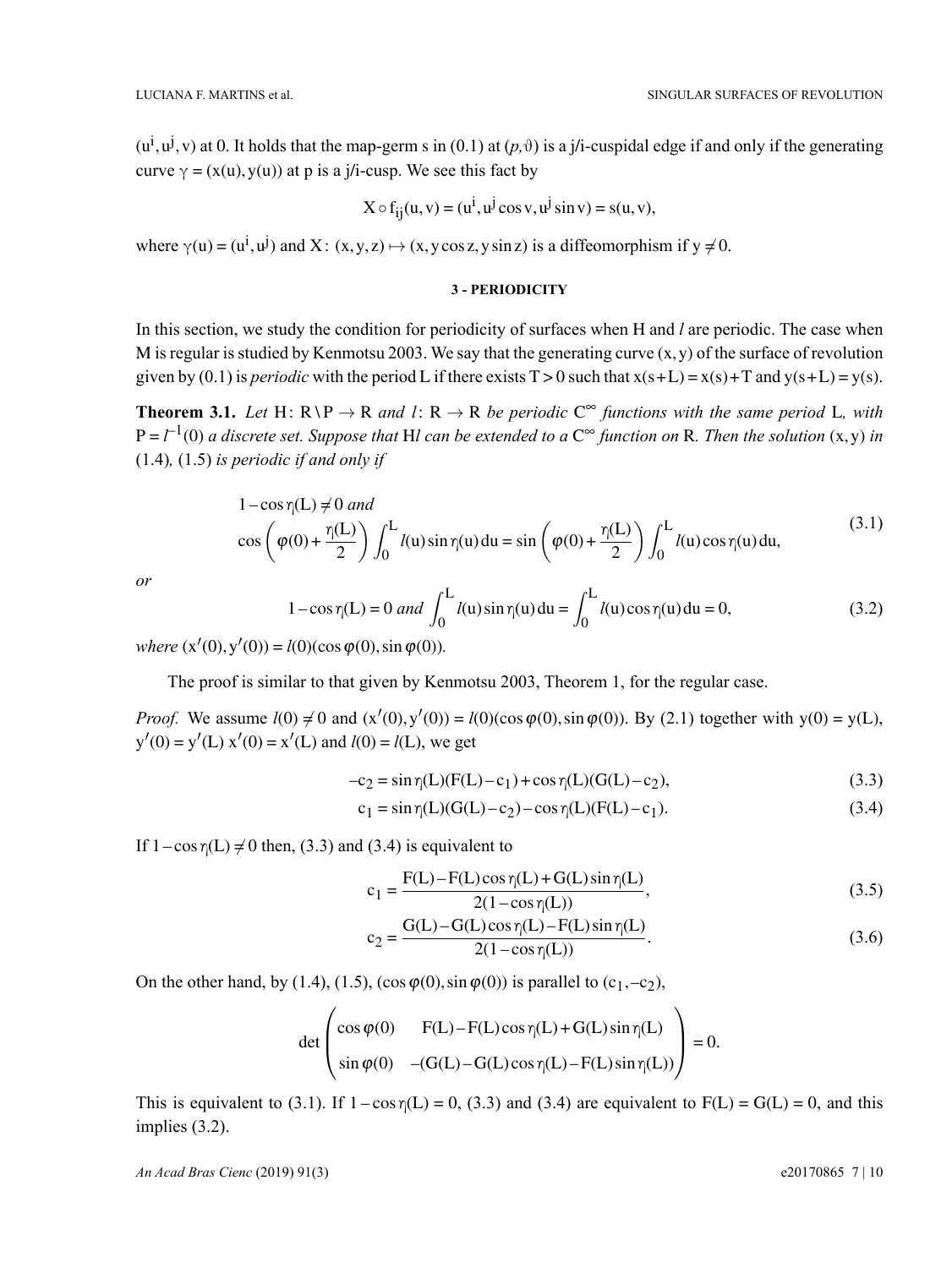Conversely, we assume that periodic functions H and *l* with period L satisfy the condition (3.1) or (3.2). By definition of  $\eta$ , we have  $\eta(u+L) = \eta(u) + \eta(L)$ . Then by definitions of F, G, we have

$$
F(t+L) = F(L) + \sin \eta(L)G(t) + \cos \eta(L)F(t),
$$
  
G(t+L) = G(L) + \cos \eta(L)G(t) - \sin \eta(L)F(t).

If  $1-\cos\eta(L) \neq 0$ , a direct calculation shows that y given by (1.4) with (3.5), (3.6) satisfies y(t+L) = y(t), and also x' given by (1.5) with (3.5), (3.6) satisfies  $x'(t+L) = x'(t)$ . If  $1 - \cos \eta(L) = 0$ , then  $\eta(L) = 0$ , and we have  $F(L) = G(L) = 0$ . This shows the desired periodicities of x and y.  $\Box$ 

**Remark 3.2.** Kenmotsu gave the condition for the case when the generating curve is regular (Kenmotsu 2003, Theorem 1). If the generating curve is regular, the conditions (3.1) and (3.2) are the same as Kenmotsu's conditions. In fact, for regular case, since one can take  $t = 0$  giving the minimum of y, we can assume that  $\varphi(0) = 0$ . However, in our case, the generating curve may have singularities, the existence of  $t_0$  such that  $\varphi(t_0) = 0$  fails in general.



**Figure 3 -** Generating curve and the surface of revolution of Example 3.3.



**Figure 4 -** Generating curve and the surface of revolution of Example 3.4.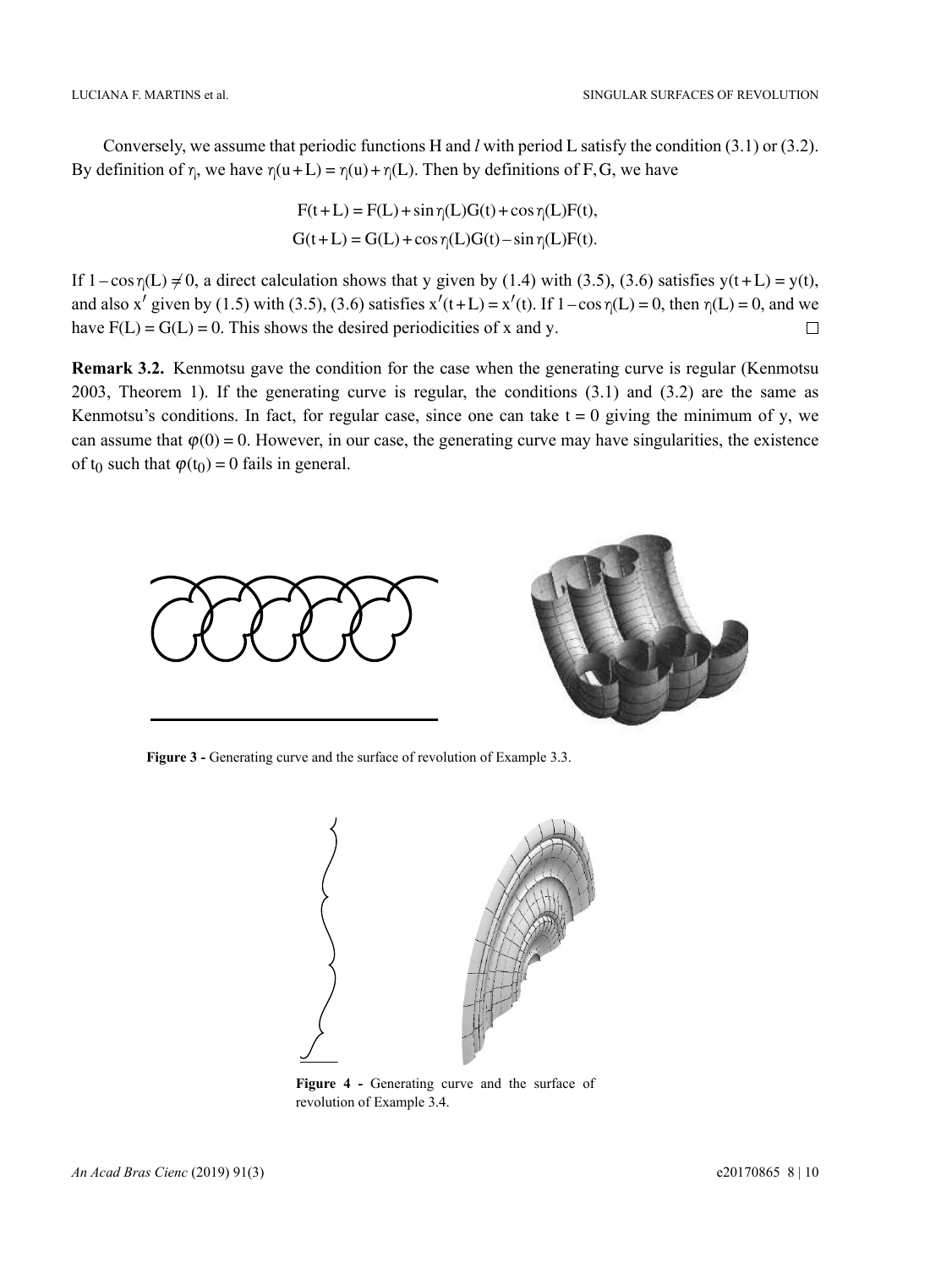**Example 3.3.** We set H =  $1/\sin t$  and  $l = \sin t$  with  $c_1 = 1$ ,  $c_2 = 3/4$ . This satisfies the condition in Theorem 3.1, and the generating curve is periodic. The generating curve and the surface of revolution are drawn in Figure 3. All the singularities of  $\gamma$  are 3/2-cusp.

**Example 3.4.** We set H = tant and  $l = \cos t$  with  $c_1 = c_2 = 1/10$ . A numerical computation shows that H and *l* do not satisfy the condition in Theorem 3.1, the generating curve is not periodic as shown in Figure 4. All the singularities of  $\gamma$  are 3/2-cusp.

**Example 3.5.** We set H =  $1/\sin^2 t$  and  $l = \sin^2 t$  with  $c_1 = c_2 = 1/10$ . This does not satisfy the condition in Theorem 3.1, the generating curve is not periodic as shown in Figure 5. All the singularities of  $\gamma$  are 4/3-cusp, and these are indicated by the arrows.



**Figure 5 -** Generating curve and the surface of revolution of Example 3.5.

#### **ACKNOWLEDGMENTS**

The authors would like to thank Kenichi Ito for helpful advices, and Yoshihito Kohsaka for encouragement. The first and third authors were partially supported by São Paulo Research Foundation (FAPESP), grants 2016/21226-5, 2018/19610-7 and 2018/17712-7. The third author was also partially supported by Coordenação de Aperfeiçoamento de Pessoal de Nível Superior (CAPES). The second and forth authors were partly supported by the JSPS KAKENHI Grant Numbers 26400087 and 17J02151, respectively.

## **AUTHOR CONTRIBUTIONS**

The current paper was jointly developed by the four authors in the seminar discussions. All the authors equally contributed to the paper. The first draft of the manuscript was written by the second author.

### **REFERENCES**

BRUCE JW AND GAFFNEY TJ. 1982. Simple singularities of mappings  $C$ ,  $0 \to C^2$ , 0. J London Math Soc 26(3): 465-474.

BRUCE JW AND WEST JM. 1998. Functions on a crosscap. Math Proc Cambridge Philos Soc 123(1): 19-39.

FUKUI T AND HASEGAWA M. 2012. Fronts of Whitney umbrella -a differential geometric approach via blowing up. J Singul 4: 35-67.

FUKUNAGA T AND TAKAHASHI M. 2014. Evolutes of fronts in the Euclidean plane. J Singul 10: 92-107.

HONDA A, NAOKAWA K, UMEHARA M AND YAMADA K. 2019. Isometric realization of cross caps as formal power series and its applications. Hokkaido Math J 48(1): 1-44.

IZUMIYA S, ROMERO FUSTER MC, RUAS MAS AND TARI F. 2016. Differential geometry from a singularity theory viewpoint. World Scientific Publishing Co Pte Ltd. Hackensack, NJ.